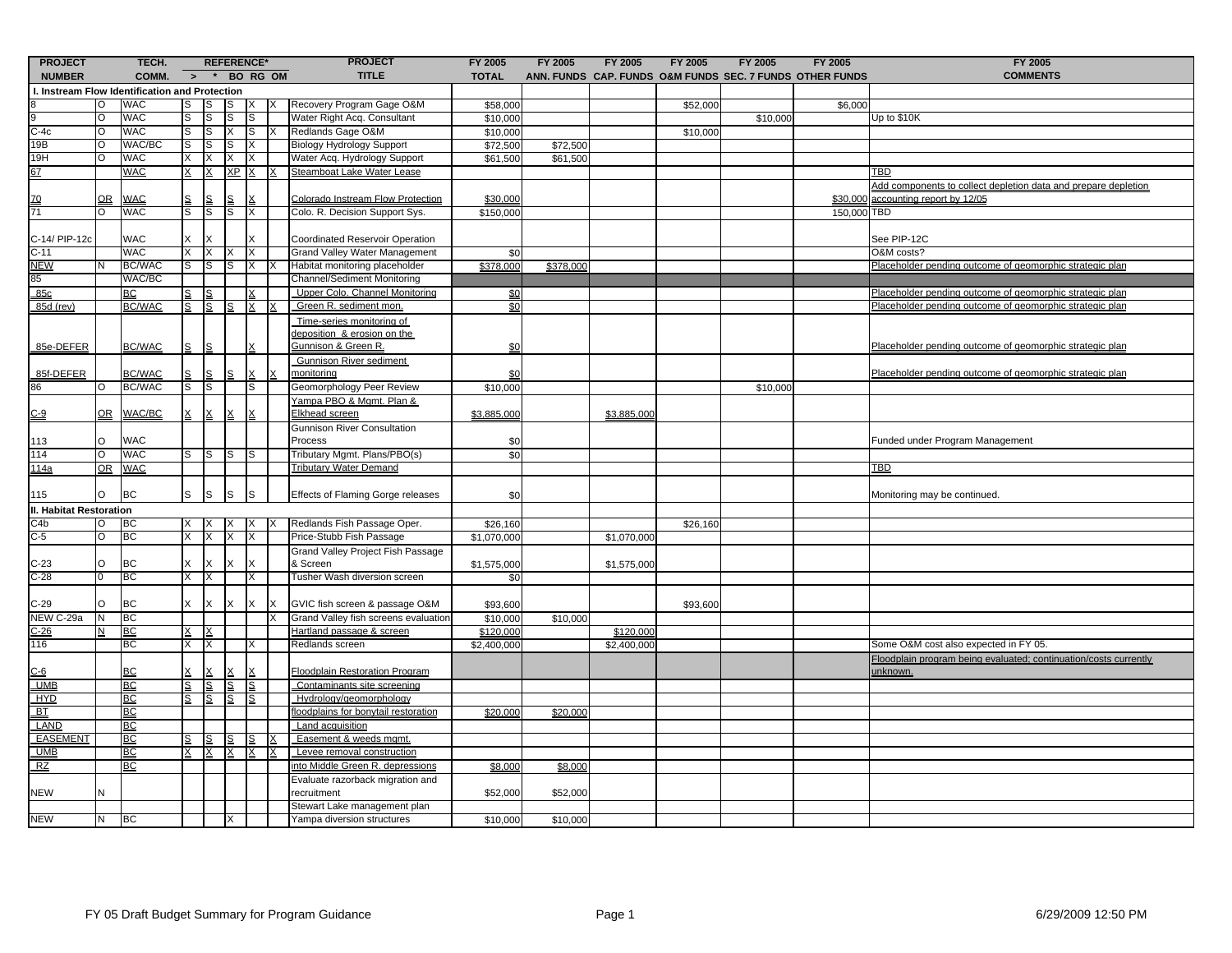| <b>PROJECT</b>                                   |             | TECH.                                     |         | <b>REFERENCE*</b> |            |           |  | <b>PROJECT</b>                                     | FY 2005      | <b>FY 2005</b> | FY 2005   | FY 2005   | FY 2005                                                  | FY 2005 | FY 2005                                                                                                          |
|--------------------------------------------------|-------------|-------------------------------------------|---------|-------------------|------------|-----------|--|----------------------------------------------------|--------------|----------------|-----------|-----------|----------------------------------------------------------|---------|------------------------------------------------------------------------------------------------------------------|
| <b>NUMBER</b>                                    |             | COMM. $>$ * BO RG OM                      |         |                   |            |           |  | <b>TITLE</b>                                       | <b>TOTAL</b> |                |           |           | ANN. FUNDS CAP. FUNDS O&M FUNDS SEC. 7 FUNDS OTHER FUNDS |         | <b>COMMENTS</b>                                                                                                  |
| III. Reduce Nonnative Fish and Sportfish Impacts |             |                                           |         |                   |            |           |  |                                                    |              |                |           |           |                                                          |         |                                                                                                                  |
|                                                  |             |                                           |         |                   |            |           |  | Analysis of centrarchid concentration              |              |                |           |           |                                                          |         | No funds shown in current SOW for FY 05: placeholder for future control                                          |
| $C - 18/19$                                      |             | <b>BC</b>                                 |         | ιs                |            | S         |  | areas                                              |              |                |           |           |                                                          |         | activities.                                                                                                      |
| $C-20$                                           |             | OR BC                                     | X       | X                 |            |           |  | Highline Net O&M                                   | \$8,000      |                |           |           |                                                          | \$8,000 |                                                                                                                  |
| 106                                              |             | BC                                        | S       | lS                | S          | IX        |  | Nonnative stocking regs. eval.                     |              |                |           |           |                                                          |         |                                                                                                                  |
| 109                                              | OR BC       |                                           |         |                   |            | X         |  | Middle Green northern pike removal                 | \$50,000     | \$50,000       |           |           |                                                          |         |                                                                                                                  |
| 110                                              |             | BC                                        | X.      | X                 |            | X         |  | Lower Yampa catfish removal                        | \$145,000    | \$145,000      |           |           |                                                          |         |                                                                                                                  |
| $C-31$                                           |             | OR BC                                     |         | S                 | XP X       |           |  | Northern pike exclusion assessment                 |              |                |           |           |                                                          |         |                                                                                                                  |
| 98a                                              |             | OR BC                                     | X.      |                   |            | X         |  | Yampa River pike control                           | \$75,000     | \$75,000       |           |           |                                                          |         |                                                                                                                  |
| 98b                                              |             | OR BC                                     | X       | X                 |            | X         |  | catfish translocation                              | \$90,000     | \$90,000       |           |           |                                                          |         |                                                                                                                  |
| 123                                              |             | OR BC                                     | X       | X                 |            | X         |  | Green River nonnative fish removal                 | \$195,800    | \$195,800      |           |           |                                                          |         |                                                                                                                  |
|                                                  |             |                                           |         |                   |            |           |  | Duchesne River nonnative fish                      |              |                |           |           |                                                          |         |                                                                                                                  |
| 124                                              |             | OR BC                                     |         |                   |            | X         |  | removal                                            | \$30,000     | \$30,000       |           |           |                                                          |         |                                                                                                                  |
| 125                                              | OR BC       |                                           | Χ       |                   |            | Χ         |  | bass and catfish translocation                     | \$40,000     | \$40,000       |           |           |                                                          |         |                                                                                                                  |
| 126                                              |             | OR BC                                     | X       | X                 |            | X         |  | Colorado River catfish removal                     | \$78,100     | \$78,100       |           |           |                                                          |         |                                                                                                                  |
|                                                  |             |                                           |         |                   |            |           |  | Native fish response to nonnative                  |              |                |           |           |                                                          |         | Program guidance to be developed by Colorado & Program Director's                                                |
| <b>NEW</b>                                       |             | <b>BC</b>                                 |         |                   |            |           |  | fish control efforts                               |              |                |           |           |                                                          |         | office.                                                                                                          |
| IV. Propagation & Genetics Management            |             |                                           |         |                   |            |           |  |                                                    |              |                |           |           |                                                          |         |                                                                                                                  |
| 29                                               |             |                                           |         |                   |            |           |  | <b>O&amp;M Propagation Facilities</b>              |              |                |           |           |                                                          |         |                                                                                                                  |
| 29a                                              | OR BC       |                                           |         |                   |            | IX.       |  | <b>Grand Valley</b>                                |              |                |           | \$375,000 |                                                          |         |                                                                                                                  |
| 29b                                              |             | OR BC                                     | Χ       |                   | $x \mid x$ |           |  | Ouray                                              |              |                |           | \$462,000 |                                                          |         |                                                                                                                  |
| O.                                               |             | OR BC                                     | S       |                   | S          | IS        |  | Ouray well-field development/repair                |              |                |           | \$45,000  |                                                          |         |                                                                                                                  |
| 29c                                              |             | OR BC                                     | Χ       |                   | $X$ $ X $  |           |  | Wahweap                                            |              |                |           | \$248,000 |                                                          |         |                                                                                                                  |
| 29-D                                             | OR          | <b>BC</b>                                 | X       |                   |            | x Ix      |  | Mumma native species hatchery                      |              |                |           | \$77,200  |                                                          |         |                                                                                                                  |
| $C-7$                                            |             |                                           |         |                   |            |           |  | Propagation Facilities & Equipment                 |              |                |           |           |                                                          |         |                                                                                                                  |
| PONDS                                            | O           | <b>BC</b>                                 | S       |                   | S          | <b>IS</b> |  | Growout pond leases, etc.                          |              |                |           |           |                                                          |         |                                                                                                                  |
| <b>TAGS</b>                                      | Ō           | BC                                        | S       |                   | S          | ls        |  | PIT tags                                           |              |                | \$210,000 |           |                                                          |         |                                                                                                                  |
|                                                  |             | V. Research, Monitoring & Data Management |         |                   |            |           |  |                                                    |              |                |           |           |                                                          |         |                                                                                                                  |
| 15                                               |             | BC                                        | S       | ls                | S          | <b>IS</b> |  | Larval Fish Lab Identification                     | \$47,900     |                |           | \$47,900  |                                                          |         |                                                                                                                  |
| 16                                               | OR          | <b>BC</b>                                 | S       | ls                | S          | ls        |  | Database Management                                |              |                |           |           |                                                          |         |                                                                                                                  |
| 22                                               |             |                                           |         |                   |            |           |  | Population Monitoring                              |              |                |           |           |                                                          |         |                                                                                                                  |
| 22f                                              |             | ВC                                        | S       | IS                |            |           |  | larval survey                                      |              |                |           |           |                                                          |         |                                                                                                                  |
| 127                                              |             | BC                                        |         |                   |            | IS        |  | Upper Colorado River CPM                           |              |                |           |           |                                                          |         |                                                                                                                  |
| 128a                                             |             | BC                                        | X.<br>X | Х                 |            | X         |  | Middle Green/Yampa CPM pop. est.                   | \$112,800    |                |           | \$112,800 |                                                          |         |                                                                                                                  |
| 128b                                             |             | ВC                                        | X       | X<br>X            |            | X<br>X    |  | Lower Green CPM est.                               |              |                |           |           |                                                          |         |                                                                                                                  |
| 129                                              |             | BC                                        | Χ       | ΙX                |            | X         |  | HBC pop est in Deso/Grey                           |              |                |           |           |                                                          |         |                                                                                                                  |
| 130                                              |             | BC                                        | X       | X                 |            | X         |  | HBC pop est in Cataract Canyon                     | \$110,000    |                |           |           |                                                          |         | Estimate, based on study being moved out one year                                                                |
| 131                                              | Ω           | BC                                        |         | X                 |            | X         |  | <b>HBC in Black Rocks</b>                          |              |                |           | \$110,000 |                                                          |         |                                                                                                                  |
|                                                  |             | BC                                        |         |                   |            |           |  | <b>HBC</b> in Westwater                            | \$49,000     |                |           | \$49,000  |                                                          |         |                                                                                                                  |
| 132                                              |             |                                           | Χ       | ΙX                |            | X         |  |                                                    | \$83,500     |                |           | \$83,500  |                                                          |         |                                                                                                                  |
| 133                                              | O           | <b>BC</b>                                 | X       | X                 |            | X         |  | HBC in Yampa Canyon                                | \$30,000     |                |           | \$30,000  |                                                          |         |                                                                                                                  |
| 121                                              | <b>OR</b>   | BC                                        | X       | X                 |            | X         |  | Survey for larval RBS in Upper CRB                 | \$76,300     | \$76,300       |           |           |                                                          |         |                                                                                                                  |
| <b>NEW</b>                                       | N           | <b>BC</b>                                 | X       | X                 |            | X         |  | Survey to evaluate stocked fish in<br>the Green R. | \$60,000     |                |           | \$60,000  |                                                          |         | One-pass electrofishing/trammel net survey conducted in reaches where<br>population estimates are not occurring. |
| <u>NEW</u>                                       |             | <b>BC</b>                                 |         |                   |            |           |  | Computer-interactive cyprinid key                  | \$89,900     | \$89,900       |           |           |                                                          |         |                                                                                                                  |
| <b>NEW</b>                                       | $\mathbf N$ | <b>BC</b>                                 |         |                   |            |           |  | YOY Colo. pikeminnow monitoring                    |              |                |           |           |                                                          |         |                                                                                                                  |